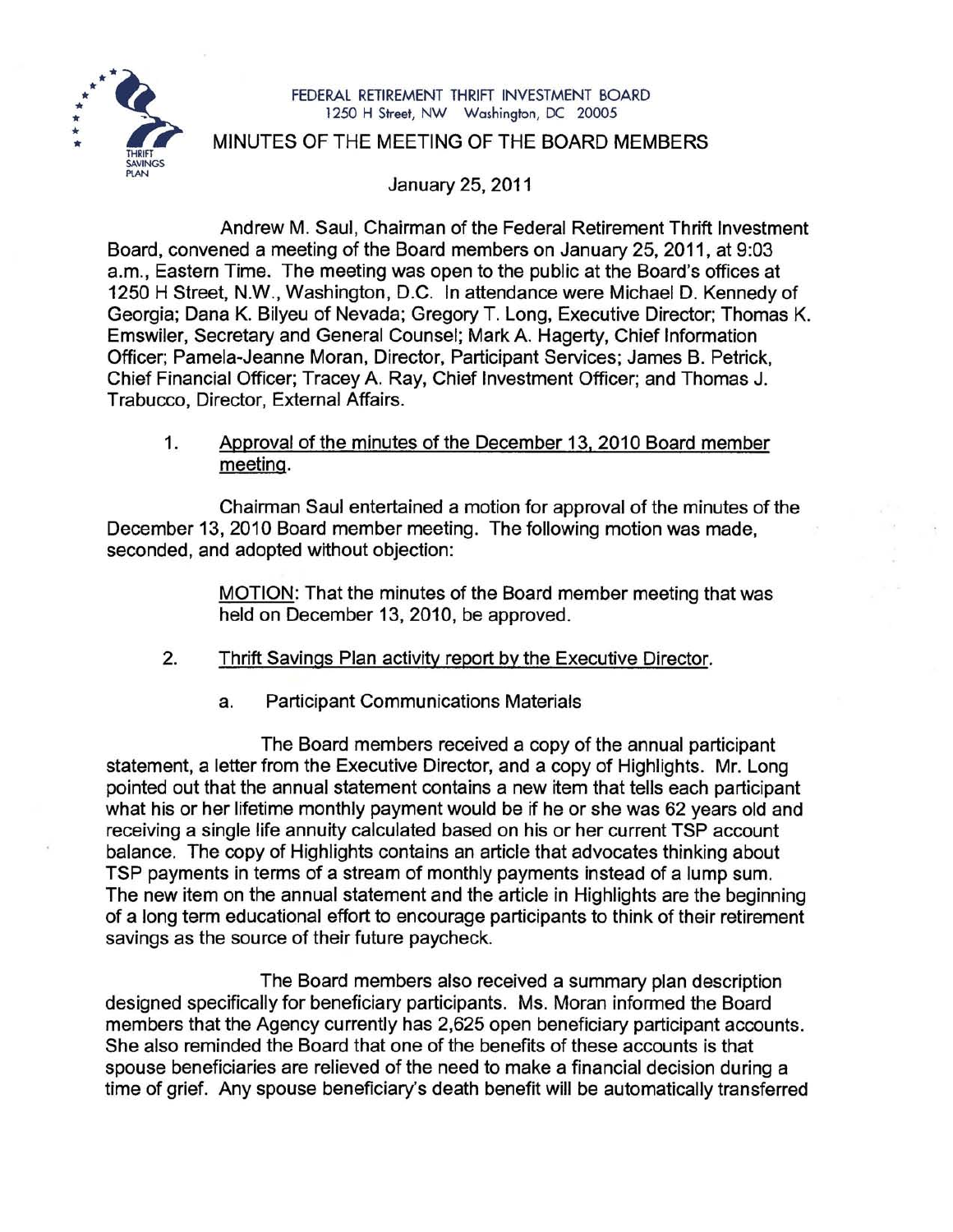to an account in the spouse beneficiary's name and will be invested safely in the G Fund until the spouse is ready to make a withdrawal or transfer decision.

Mr. Saul asked if a spouse beneficiary must withdrawal his or her beneficiary participant account balance within a specified period of time. Ms. Moran explained that a spouse beneficiary can leave money in his or her beneficiary participant account indefinitely. Moreover, a spouse beneficiary has all the interfund transfer options and withdrawal options that he or she would have if he or she was a separated TSP participant.

### b. Monthly Participant Activity Report

ä ŧ Ġ. k)

Ms. Wilder reviewed the report on TSP statistics. See ["Thrift](http://www.frtib.gov/pdf/minutes/MM-2011Jan-Att1.pdf) Savings Fund Statistics" [\(attached\).](http://www.frtib.gov/pdf/minutes/MM-2011Jan-Att1.pdf) Ms. Wilder informed the Board members that the total fund balance is approaching \$281 billion.

The total number of TSP participants is over 4.4 million. Out of the total number of participants, 70,779 were automatically enrolled. The total FERS participation rate is 83%. The total active duty uniformed services participation rate has grown to 38.4%. The Navy continues to have the highest active duty participation rate.

Automatic enrollment is proving successful. Approximately 97.6% of newly hired civilian Federal employees are participating in the TSP. Mr. Saul asked whether the success of automatic enrollment might persuade the uniformed services branches to support automatic enrollment for uniformed services members. Mr. Long and Mr. Trabucco explained that the Roth feature is most valuable to uniformed services members and, therefore, automatic enrollment may be more appealing to the uniformed services after Roth has been implemented.

Ms. Wilder reported a slight increase in withdrawals in 2010. The amount of in-service withdrawals based on age or hardship was approximately \$2 billion. Ms. Bilyeu inquired about the number of hardship withdrawals. Ms. Wilder said that just over 123,000 participants requested hardship withdrawals in 2010.

c. Quarterly Investment Performance Report

Ms. Ray reported that Blake Grossman, former Chief Executive Officer of Barclays Global Investors is leaving BlackRock. Rich Kushel, Head of Portfolio Management, will assume many of Blake Grossman's duties. Rich Kushel will attend the May Board meeting.

Ms. Ray reviewed the January 12, 2011 memorandum, entitled "December 2010 [Performance](http://www.frtib.gov/pdf/minutes/MM-2011Jan-Att2.pdf) Review" (attached). She reported some tracking error in the F Fund and the S Fund due to optimization processes. There was also tracking error in the I Fund due to the tax effect.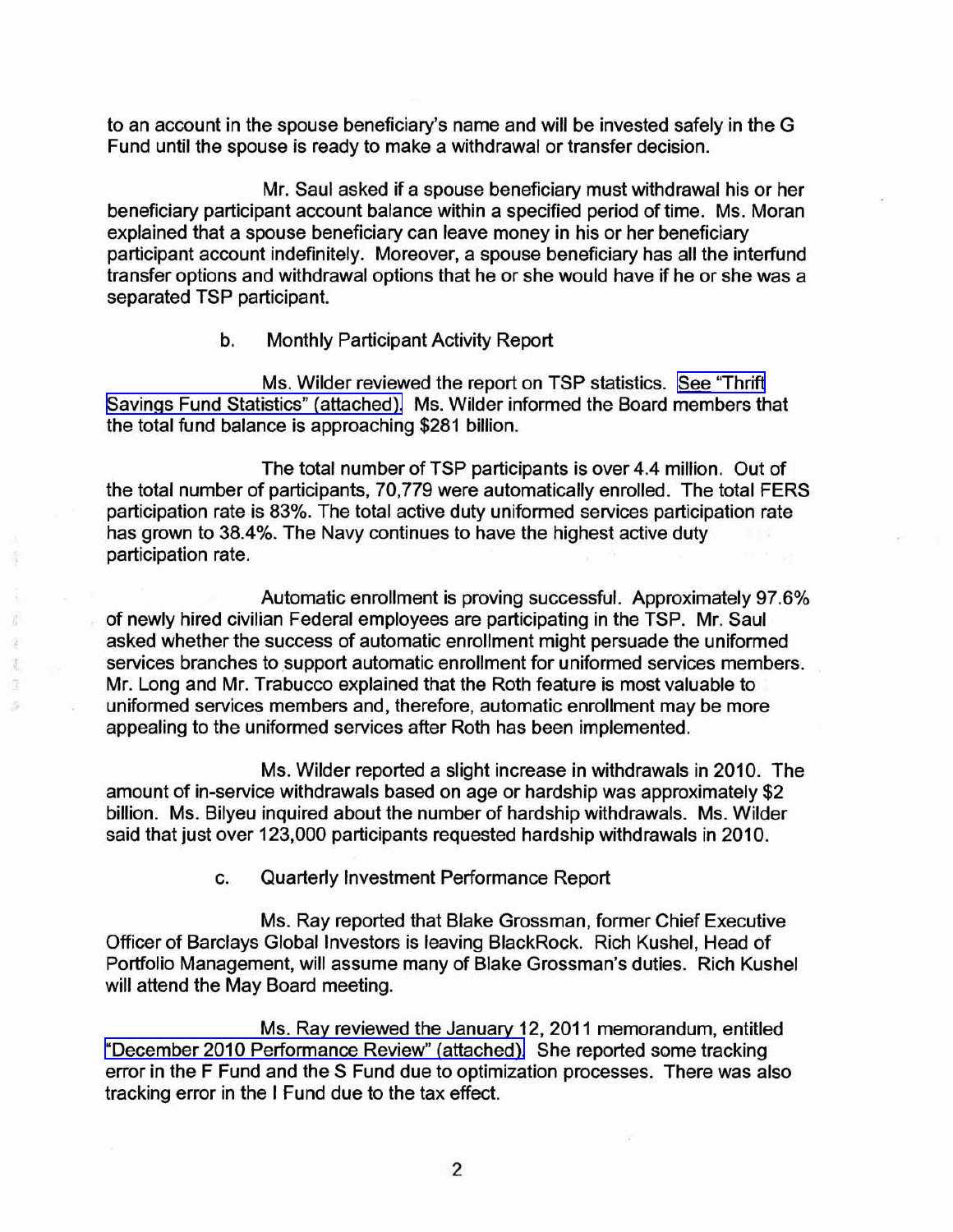Trading costs were very low in December. The G Fund rate increased to 2.88% for the month of January. The increase was driven by an increase in the yield of the 10 year T-note to 3.3% and an increase in yield of the 30 year T-bond to 4.34%.

The total returns of the TSP funds were all positive for the month and year-to-date, except for the I Fund. The I Fund was down half a percent. The S Fund is the best performing fund in 2010 with a 29% year-to-date return. However, the C Fund and I Fund so far have out-performed the S Fund for the month of January.

Ms. Ray pointed out that the number of participants with L Fund balances in the L 2010 Fund is zero because the L 2010 Fund is now retired. The majority of participants who had L 2010 Fund balances are now investing in the L Income Fund.

The members then revisited the Board's investment policy and made, seconded, and adopted the following resolution by unanimous vote:

### RESOLUTION

WHEREAS the Federal Employees' Retirement System Act of 1986, as amended (5 U.S.C. § 8401 et seq.) provides that the Board members shall establish policies for the investment and management of the Thrift Savings Fund (5 U.S.C. § 8472(f)(1) and (2)); and

WHEREAS the Board members at this meeting have reviewed the investment performance and investment policies of the Government Securities Investment Fund, the Fixed Income Index Investment Fund, the Common Stock Index Investment Fund, the Small Capitalization Stock Index Investment Fund, and the International Stock Index Investment Fund; and

WHEREAS the Board members are satisfied with the investment performance and investment policies of these Funds;

NOW THEREFORE BE IT RESOLVED that the current investment policies for the Government Securities Investment Fund, the Fixed Income Index Investment Fund, the Common Stock Index Investment Fund, the Small Capitalization Stock Index Investment Fund, and the International Stock Index Investment Fund are affirmed without change.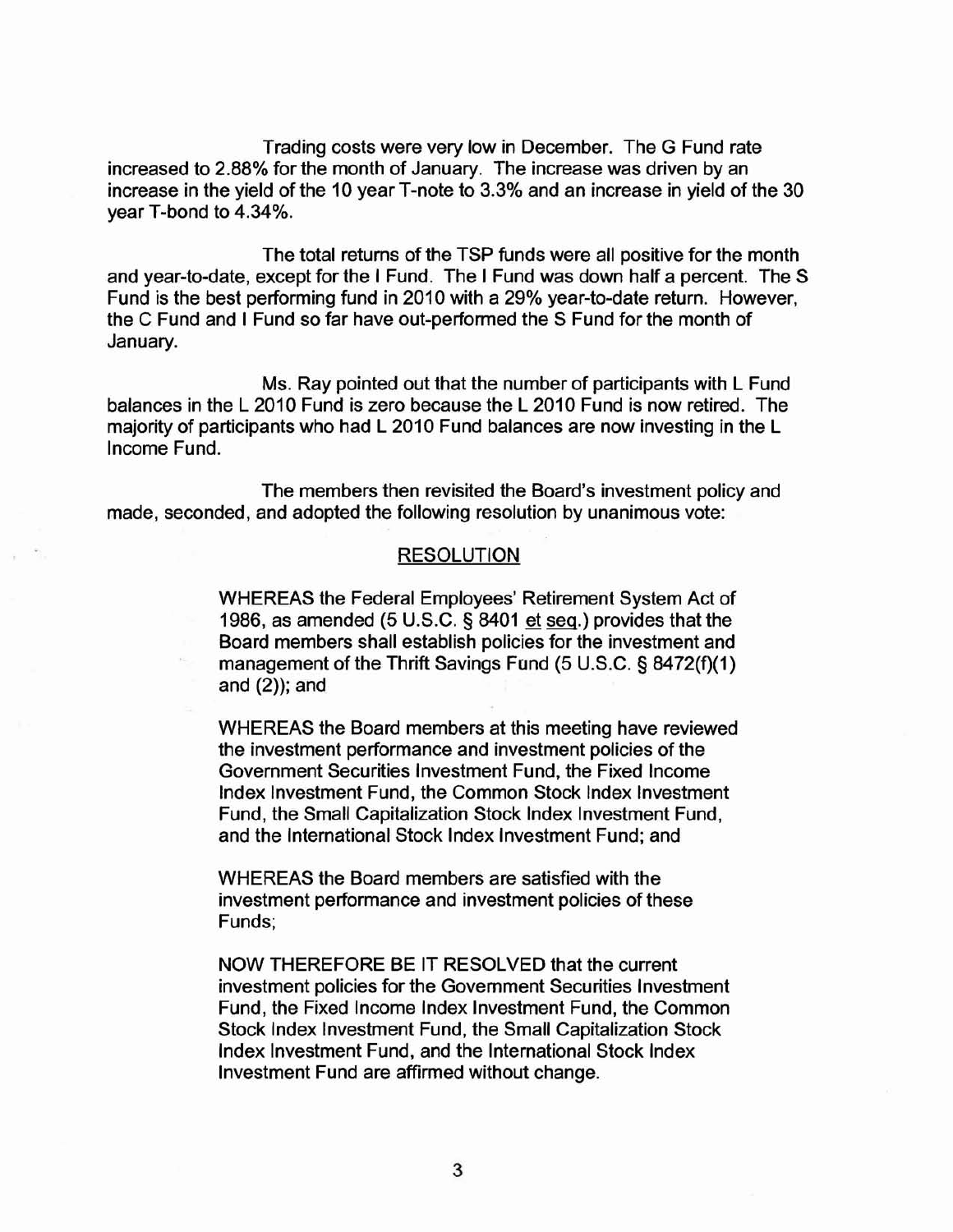Ms. Bilyeu asked Ms. Ray how the Agency develops its proxy voting policy. Ms. Ray explained that the Agency is prohibited by law from voting proxies.

d. Legislative Report

Mr. Trabucco reported that the legislative session kicks off today. He also reported on some staff changes on the Agency's oversight committees. Jill Crissman, who worked for Congressman Lynch, has been retained by the House Committee on Oversight and Government Reform. Jennifer Hemingway, who worked for Senator Voinovich, has been hired by Congressman Issa to be a senior professional staff member on the House Committee on Oversight and Government Reform.

Mr. Saul asked Mr. Trabucco if he knows who will chair the Subcommittee on Federal Workforce, U.S. Postal Service, and Labor Policy. Mr. Trabucco said that information was not yet available because the full committee was having its organization meeting as he spoke. He added that Congressman Cummings is the ranking member of the full committee.

Mr. Trabucco reminded the Board that the terms of the current members of the Employee Thrift Advisory Council will expire at the end of March. Mr. Saul is in the process of requesting nominees from the presidents of the various organizations represented on the Employee Thrift Advisory Council. A new Council will be seated on April 1<sup>st</sup>. The Board and the new Employee Thrift Advisory Council will conduct a joint meeting on April  $18^{th}$ .

Ms. Bilyeu asked whether Mr. Trabucco expects a high rate of turnover on the Council. Mr. Trabucco explained that there are typically quite a few re-nominations and re-appointments.

Mr. Saul pointed out that the Employee Thrift Advisory Council is composed of 14 unions and the Department of Defense. The members of the Council represent approximately two-thirds of TSP participants. As such, he feels strongly that the Board should continue to ensure that Council members have an opportunity to weigh in on any major policies adopted by the Agency.

Mr. Trabucco addressed the possibility that the Federal government will reach the statutory debt limit in March. When the Federal government reaches the statutory debt limit, it is prohibited from issuing more securities to the G Fund. He explained that the Federal government has reached the statutory debt limit 29 times since the Agency was created in 1986. He further explained that participants who are invested in the G Fund are fully protected by debt limit protection legislation passed in 1987 which requires the Treasury to make the G Fund whole following a debt limit suspension on the issuance of Treasury securities.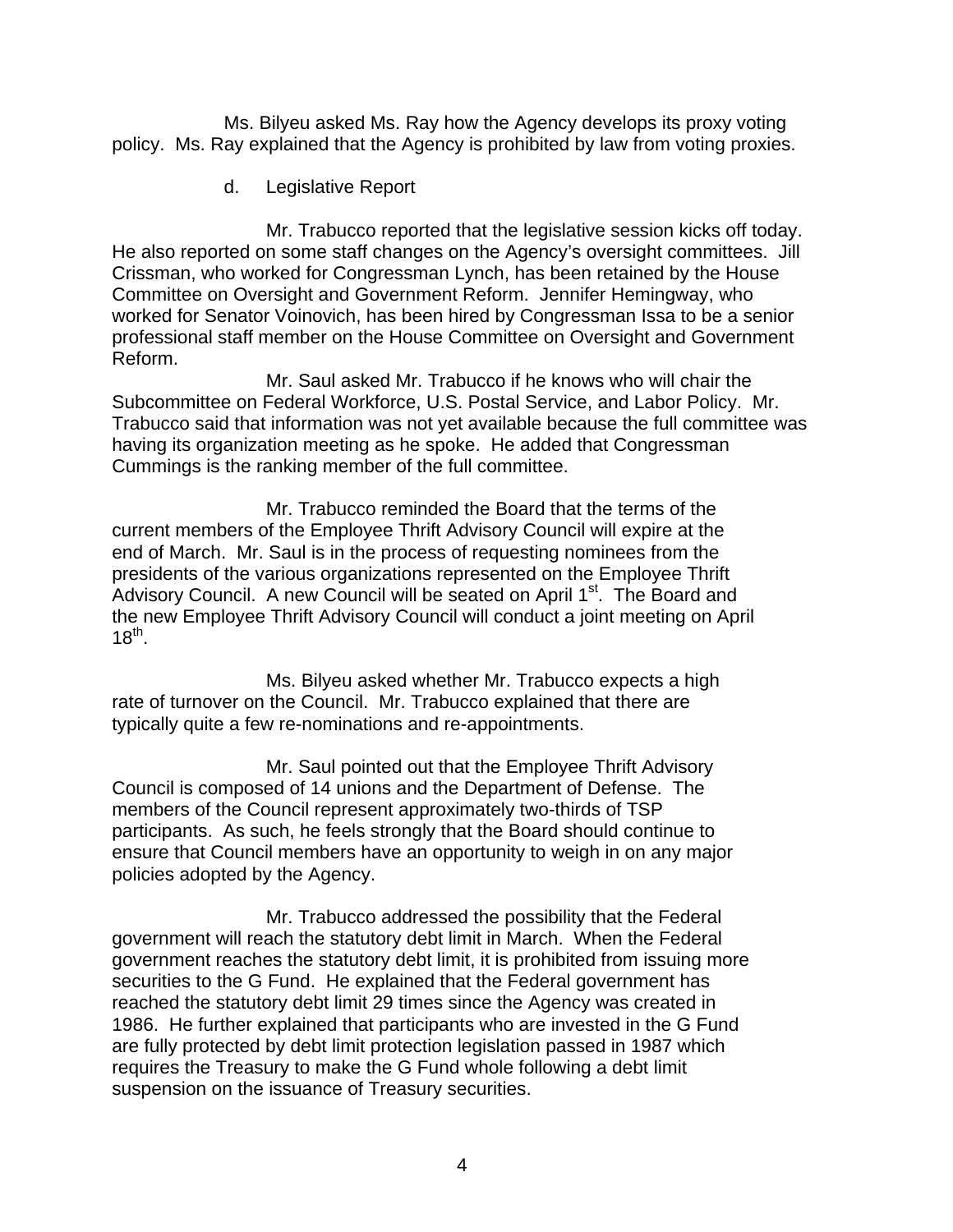Ms. Bilyeu asked if there have been any proposals in Congress to change the agency matching contribution formula. Mr. Trabucco explained that there are perennial proposals of that nature, but they have not received any increased attention.

### e. Quarterly Vendor Financial Report

Mr. Petrick provided the Board members three charts entitled ["Gross and Net Expenses",](http://www.frtib.gov/pdf/minutes/MM-2011Jan-Att3.pdf) ["Annual Contributions G, F, C, S, and I Funds",](http://www.frtib.gov/pdf/minutes/MM-2011Jan-Att4.pdf) and ["Annual Year-End Balances G, F, C, S, I, and L Funds" \(attached\).](http://www.frtib.gov/pdf/minutes/MM-2011Jan-Att5.pdf) He reported that the gross expense basis points and the net expense basis points decreased slightly from last year. The gross expenses are 4.83 basis points and the net expenses are 2.46 basis points. The total gross expense incurred by the Agency in 2010 was \$119 million.

 Chairman Saul observed that a participant who has a \$100,000 balance pays less than \$25 a year in administrative expenses. Ms. Bilyeu asked whether trading costs are included in gross and net expenses. Mr. Petrick explained that trading costs are reflected in fund performance and therefore are excluded from the gross and net expenses. Mr. Saul inquired about the TSP's capital balance in 2004. Mr. Petrick said the capital balance was \$152 billion in 2004. Mr. Saul observed that the capital balance has nearly doubled since 2004.

 Mr. Petrick provided the Board with the January 14, 2011 memorandum, entitled ["Quarterly Financial Assessment of TSP's Primary Vendors –](http://www.frtib.gov/pdf/minutes/MM-2011Jan-Att6.pdf) [January 2011\(attached\).](http://www.frtib.gov/pdf/minutes/MM-2011Jan-Att6.pdf) He informed the Board that there was nothing exceptional to report with regard to any of the Agency's vendors in this quarter.

# 3. Minimum Required Distribution Incident Report.

Mr. Long provided the Board with a January 18, 2011 memorandum entitled ["Minimum Required Distribution Incident Report."](http://www.frtib.gov/pdf/minutes/MM-2011Jan-Att7.pdf) He informed the Board that a coding error caused 9,721 participants to receive required minimum distribution (RMD) checks when they should not have. He then discussed the root causes of the incident and the Agency's response to the incident.

 Mr. Long explained that the calculation of RMD distributions is an automated process. The automated system calculates the date on which each participant is eligible to receive an RMD and the amount of the RMD the participant must receive. The RMD eligibility date for participants is different than the RMD eligibility date for beneficiary participants. Therefore, the Agency had to create special code to implement spouse beneficiary accounts.

 The special code did not isolate beneficiary accounts. Instead, the code for beneficiary participant eligibility dates looked at the broader participant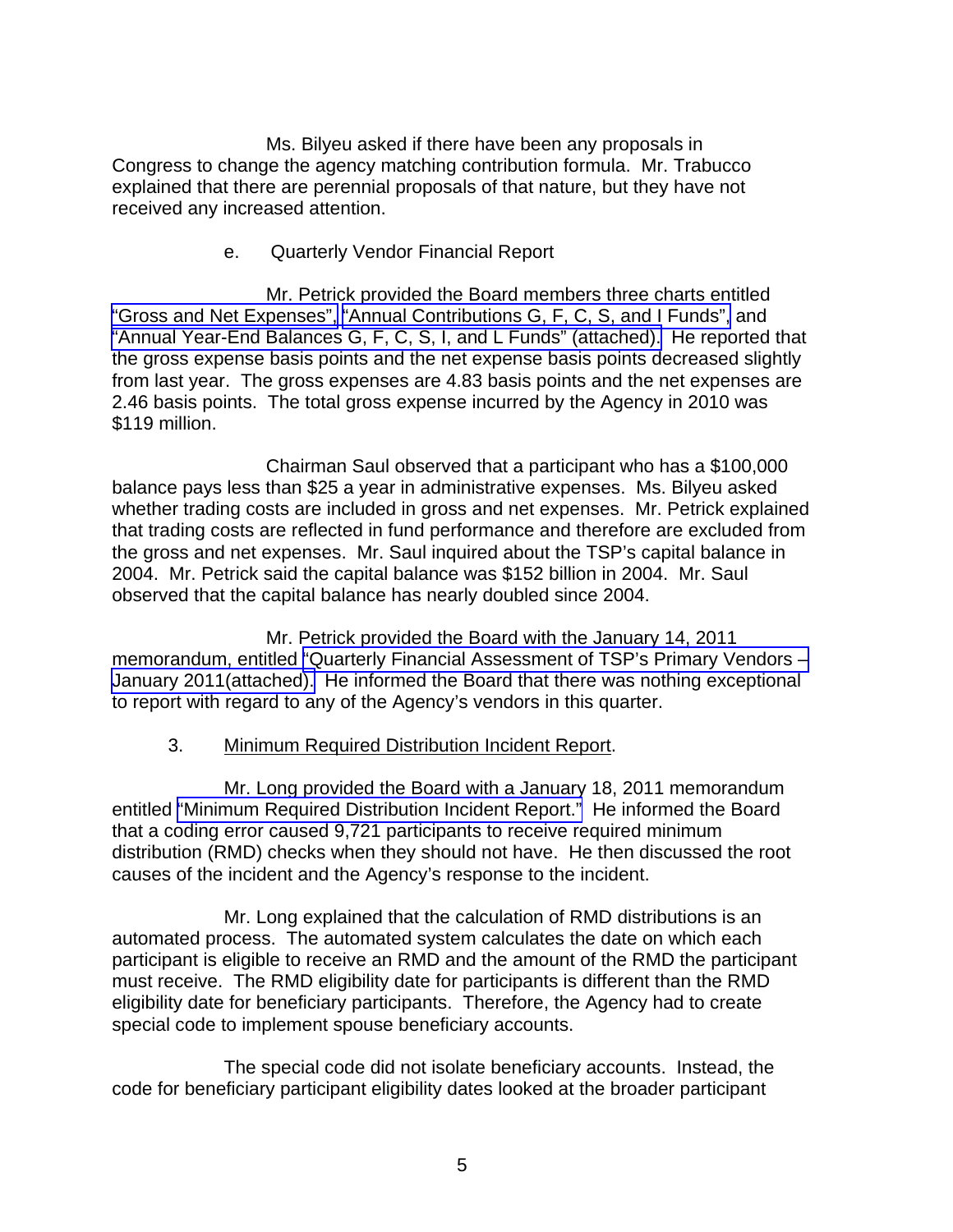population. Failure to isolate the code for calculating RMD eligibility dates for beneficiary participants resulted in erroneous eligibility dates for some individuals who are not beneficiary participants.

Each distribution was processed on December 28<sup>th</sup>. The Agency learned of the error on December 29<sup>th</sup>. The Agency could not stop the Treasury from issuing the erroneous checks without also halting the issuance of all nonerroneous checks. Halting the distribution of non-erroneous checks would have created potentially adverse tax consequences for 25,000 participants.

The Agency immediately informed call center representatives about the erroneous distributions. The Agency then sent letters to the 9,721 participants who received checks explaining that the Agency distributed the check in error and informing them that the Agency will place the money back in their accounts if they return the check. Approximately, 6,200 of the erroneously distributed checks have been returned to date. Those 6,200 participants have been made whole.

The Agency tested the code changes to the beneficiary participant RMD eligibility dates and determined that it had the intended effect on beneficiary participants. Unfortunately, the Agency does not currently have the capability to perform an automated test in a full production sized integrated test database which would have tested the changes on all participant accounts.

Mr. Long asked the Board to revisit the Agency's budget in view of the fact that the RMD code error would more likely have been detected with a full-sized test database. The Board unequivocally agreed that a full-sized test database would decrease'the risk of error associated with code modifications. Mr. Saul made the following motion, which was seconded and unanimously approved:

> That the Board amend the fiscal year 2011 budget to add \$1.5 million for automated testing tools.

Mr. Long also discussed his intent to expedite efforts to collect, maintain, and use participant e-mail addresses and targeted web messages. He explained that e-mail communication could have decreased the delay between the time the Agency learned about the RMD code error and when the affected participants received notice of the error.

4. Educational Materials Demonstration.

Ms. Moran showed the Board members the newly developed educational DVD entitled "Investing in the TSP."

5. Closed Session.

<sup>th</sup>e war  $\sigma \lesssim 12$ 

 $\leq$